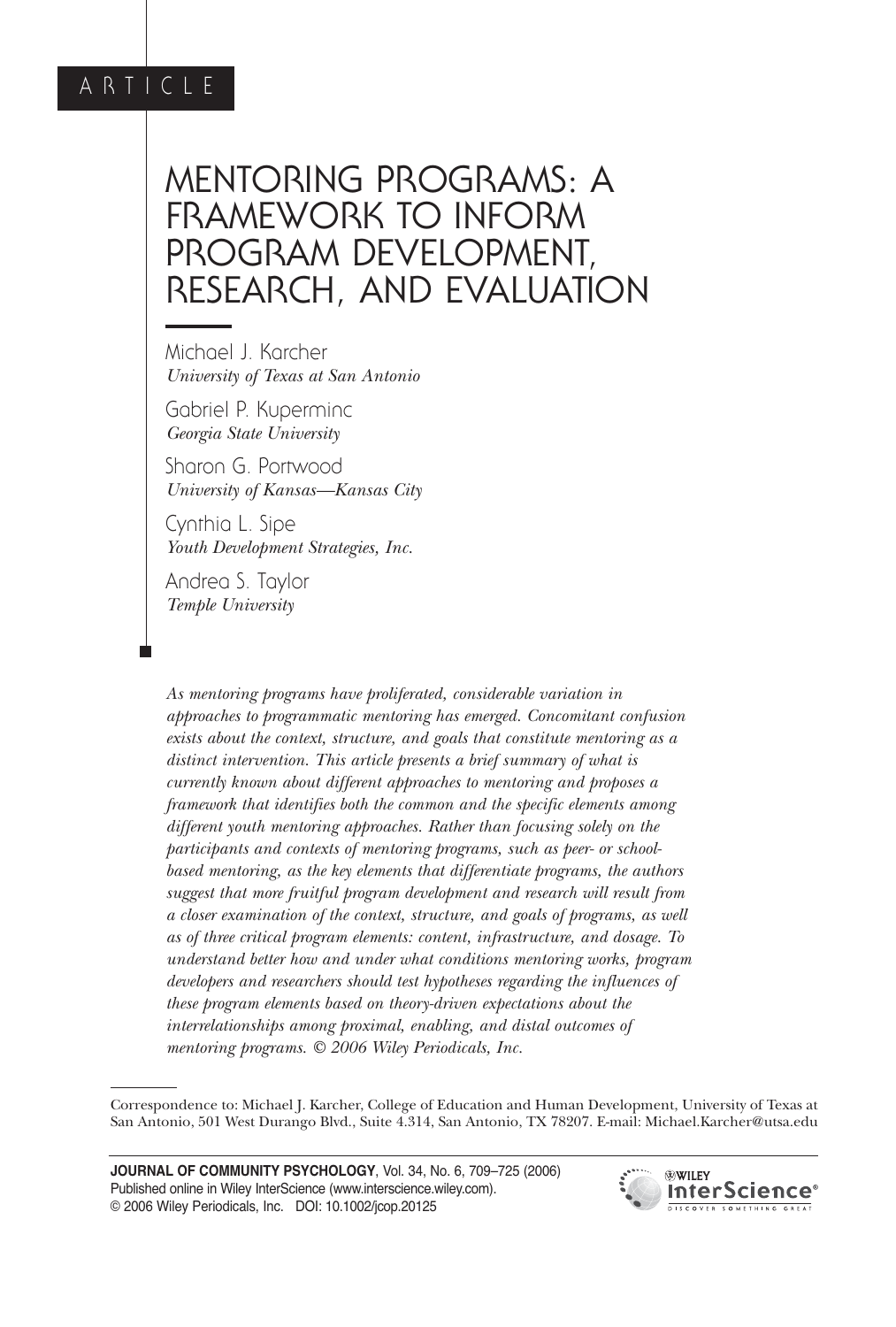Although the idea of mentoring is not a new one, in recent years, there has been an increased focus on programs designed to facilitate both formal and informal mentoring relationships, with practitioners, researchers, policy makers, and funders all looking to mentoring as a promising form of intervention for children and youth. Reports suggest there are at least 4,500 agencies providing mentoring (DuBois & Karcher, 2005), including 500 Big Brothers/Big Sisters of America agencies. Popular national initiatives, such as America's Promise, and federal legislation promoting mentoring, including the No Child Left Behind Act of 2001 and Title IV-B of the Social Security Act, which provides funding for the Mentoring Children of Prisoners Program, reflect the widespread belief that the presence of a mentor in the life of a young person not only supports healthy growth and development, but also serves as a protective factor against many of the risks facing today's youth.

The momentum of current mentoring initiatives, including related policy and program initiatives at the local, state, and national levels, presents a unique opportunity for advancing knowledge in this area. Conversely, the wholesale acceptance of mentoring as an effective intervention strategy may be an obstacle to systematic efforts to examine mentoring critically. Specifically, given the prevailing assumption that mentoring is valuable, it may be difficult to ensure that adequate resources are allocated to research and evaluation. Despite the current level of interest and the number of mentoring initiatives, definitional and conceptual clarity are still needed in order to develop a rigorous research base. The question of program effectiveness depends, in part, on specifying the type of program, the context, and the nature of activities and goals around which programs are organized. This article attempts to put forth definitions regarding the structure, context, content, and outcomes of mentoring to guide future research on the effectiveness of specific mentoring programs.

#### **CONCEPTUALIZATION**

The diversity of mentoring programs is both a strength and a liability for the establishment of a well-defined research base on the effectiveness of mentoring. To date, programs typically have been shaped by their developers and assigned whatever name seemed to be the best label for that particular approach. As a result, several forms of mentoring (e.g., peer, group, and e-mentoring) have been plagued by ill-conceived and inconsistent definitions.

We propose a framework for conceptualizing the elements of mentoring programs along the dimensions of context, structure, and goals. Program *contexts* refer to the location of the meetings. *Structure* refers to the nature of the mentee–mentor relationship, such as one-on-one compared to group mentoring and adult-with-youth compared to cross-age peer mentoring. The *goals* of a program shape the activities that occur in the match, and these activities fall along a continuum from task- or skill-focused to relational and developmental in nature. We will consider issues relating to common and unique elements of mentoring programs, with specific attention to issues of infrastructure and dosage.

#### *Mentoring Contexts*

Program contexts can be described as field based or site based (Rhodes, 2002). Each context imposes unique constraints on the mentoring relationships and program operations.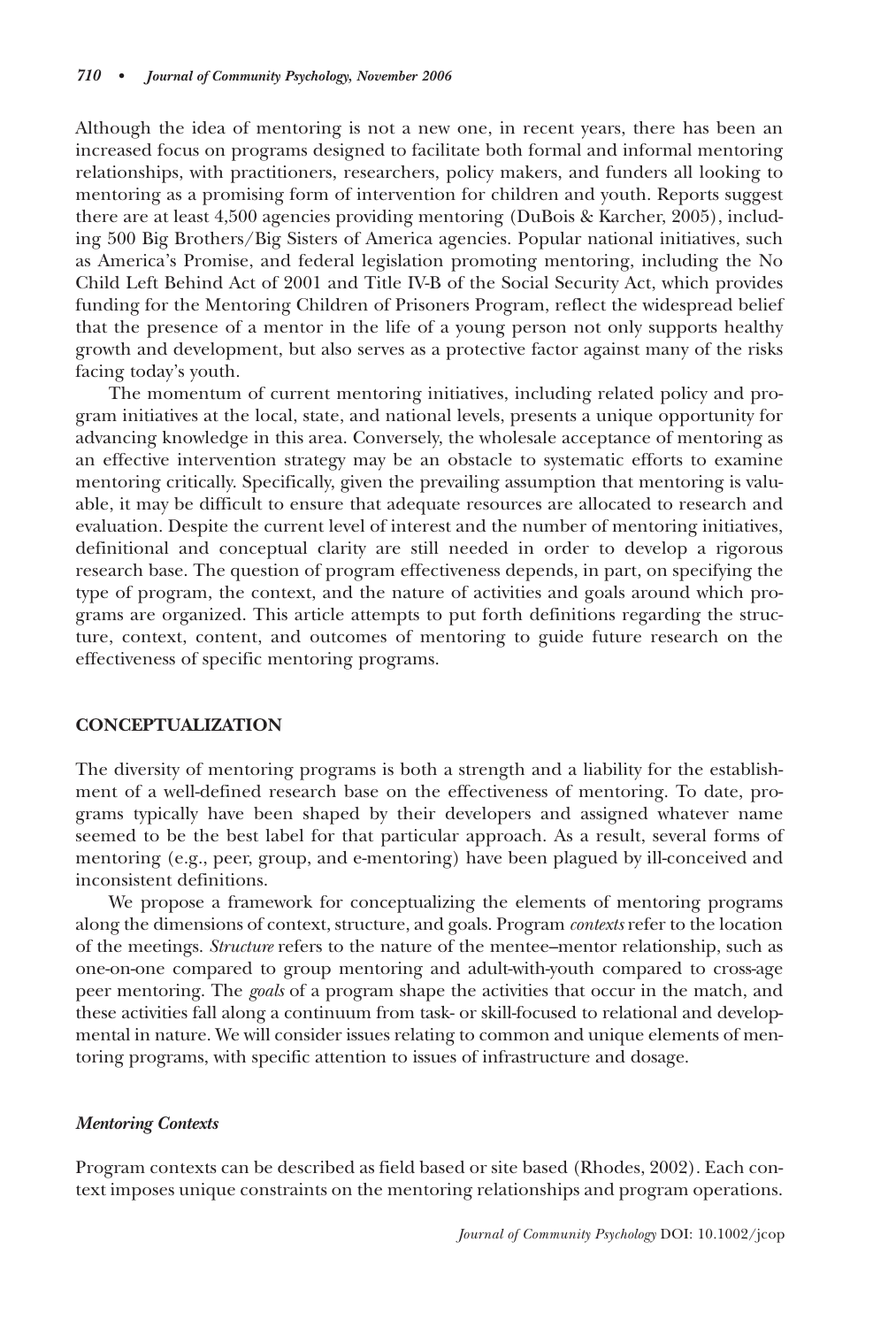*Field-Based Mentoring. Field-based mentoring* refers to programs in which a sponsoring agency coordinates and supports mentor–mentee matches, but mentors and mentees typically interact at mutually convenient times and locations. Probably the best-known manner in which mentoring occurs, field-based mentoring offers the greatest freedom for mentors and mentees to discover shared interests and to explore a range of educational and recreational opportunities.

*Site-Based Mentoring. Site-based mentoring* broadly refers to those programs in which mentors and mentees interact primarily in one of a variety of specific mentoring sites, including schools, community agencies, youth development centers, religious contexts, the workplace, and hospitals or clinics. Site-based programs often are organized in terms of the context as well as the structure and goals of the program (e.g., to facilitate career development through workplace mentoring). Approximately 45% of mentoring programs are site based, and 70% of site-based programs are found in schools (Sipe & Roder, 1999).

School-based mentoring is perhaps the most common site-based context for mentoring. *School-based mentoring* refers to programs that take place on school grounds, typically during regular school hours for 1 hour each week. In addition to their better-known field-based mentoring programs, Big Brothers/Big Sisters (BBBS) organizations have developed school-based models, in which adult mentors or high school students work as "Bigs" with younger students. Not only can such programs offer easy access to mentees and convenience for mentors but, from an operational standpoint, they also can be implemented at relatively low cost. Moreover, school-based mentors may provide an additional advocacy and problem-solving resource for youth.

It should be noted that school-based programs often, but not always, differ from better-known field-based programs in structure and target population as well as context. School-based programs are more likely to conform to regularly scheduled meeting times and incorporate a formal focus on improving students' academic performance (Herrera, Sipe, & McClanahan, 2000). Many such programs actually target students identified as having difficulty in school, whereas field-based programs more commonly have been conceived as a relationally focused way to compensate for the absence of a parent in the home. However, not all school-based mentoring centers around prescribed task- or skillfocused goals. Some school-based programs, such as the widely disseminated YouthFriends program (Portwood, Ayers, Kinnison, Waris & Wise, 2005), are open to all students and are not restricted to the goals of academic skills improvement.

## *Structuring Youth Mentoring Relationships*

In addition to the contexts in which mentoring occurs, it is important to consider the structure of the mentoring relationships that programs are designed to establish. Beyond the well-known one-on-one, adult-with-youth structure, programs have begun to develop innovative mentoring models that take advantage of the availability of special populations of mentors (e.g., elders, peers) and/or technology. These structures include crossage peer mentoring, intergenerational mentoring, e-mentoring, and group mentoring, each of which presents its own challenges and promises.

*Cross-Age Peer Mentoring.* Peer mentoring has come to be viewed both as an intervention for promoting civic and psychosocial development among adolescent mentors and as a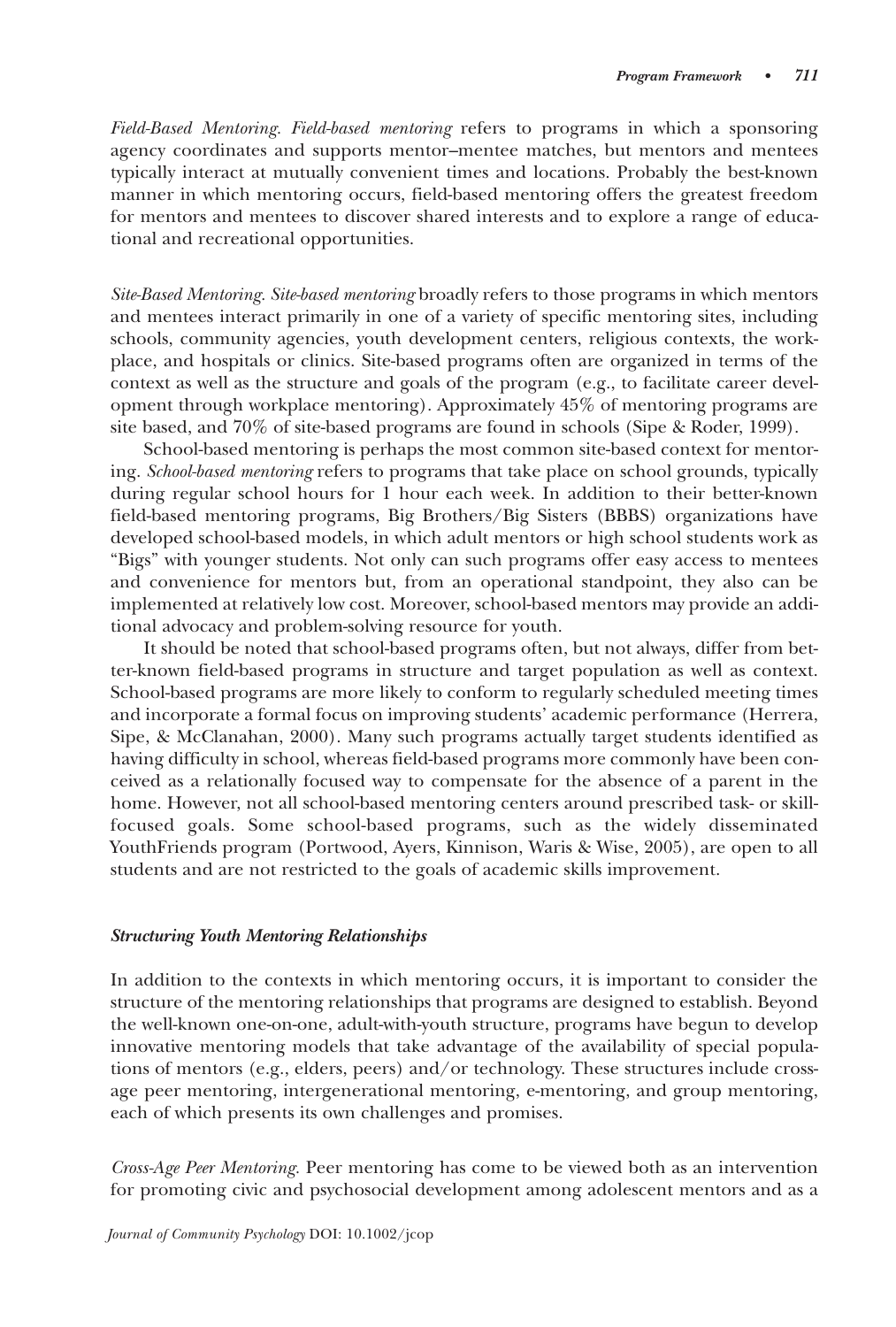way to reach out to underachieving, isolated, or troubled children (Karcher, 2005a). In recent years, cross-age peer mentoring programs have not only emerged as components of larger intervention models (e.g., Bettencourt, Hodges, Humba, & Pickett, 1998; Komro & Perry, 1996), but have also developed as stand-alone programs, such as the cross-age peer mentoring approach currently being implemented in schools by Big Brothers/Big Sisters of America (Hansen, 2003) and YouthFriends (Portwood et al., 2005). These programs can capitalize on the advantages of school-based mentoring (e.g., reducing costs) and thereby simplify the recruiting, training, and supervising of mentors through the use of fellow students as mentors, a process that also can facilitate mentor retention by providing a supporting peer environment for the mentors (Karcher & Lindwall, 2003). Perhaps for these reasons, and because such programs have the potential to benefit both the mentors and mentees, cross-age peer mentoring programs have experienced recent proliferation (Hansen, 2003).

Cross-age peer mentoring has been given a variety of labels. One resulting problem is that without the adjective *cross-age*, the term *peer mentoring* can mistakenly suggest that mentors and mentees are the same age, and that is typically not the case. They are "peers" only in the sense that both mentors and mentees are viewed by society as youth (or nonadults). Another problem with the term *peer mentoring* is that it is often used to refer to peer tutoring, usually when authors want to connote the more personal aspect of these tutoring relationships. The term also has been inaccurately used to refer to peer education (Sheehan, DiCara, LeBailly, & Cristoffel, 1999). This confusion reflects the fact that what occurs during cross-age peer mentoring (i.e., the processes around which the two youth orient their developing relationship) has not been defined consistently in the literature.

Karcher (2005a) proposed that cross-age peer mentoring, by definition, should entail two features: (1) an "older and wiser" youth is the mentor and (2) the relationship is less task-focused than relationally focused. Karcher (2005) also proposed that cross-age peer mentoring should (1) focus on relationship building rather than the achievement of academic or behavioral goals and (2) target developmental achievements, such as social skills, connectedness to school, and self-esteem. This distinction is important because to measure cross-age peer mentoring's success primarily in terms of the more instrumental goals of improvement in academics might require a heavily prescriptive approach and high degrees of mentor direction, thus further blurring the lines between peer mentoring and peer tutoring, education, and helping.

*Group Mentoring.* The group mentoring structure may have several advantages over other structures and some unique outcomes. Herrera, Vang, and Gale (2002) suggested that group mentoring contributes to improved protégé–parent and protégé–-teacher relationships by fostering positive peer interactions. Group mentoring may provide unique opportunities for youth to see how adult mentors model social skills, such as negotiating, cooperating, and understanding another's perspective. The group setting, furthermore, can provide a safe environment in which to test social skills and to receive constructive feedback from peers (Yalom, 1995), processes that can then be generalized to other settings. It also has been suggested that group mentoring may be particularly well received by minority youth (Herrera et al., 2000; Rhodes, 2002) because it may be experienced as culturally congruent with the collectivistic orientation held by several U.S. cultural minority groups (Utsey, Howard, & Williams, 2003).

As is the case for other nontraditional approaches to structuring mentoring relationships, group mentoring has not been defined consistently, and the literature on it is only beginning to move beyond descriptive studies to examine potential mechanisms and out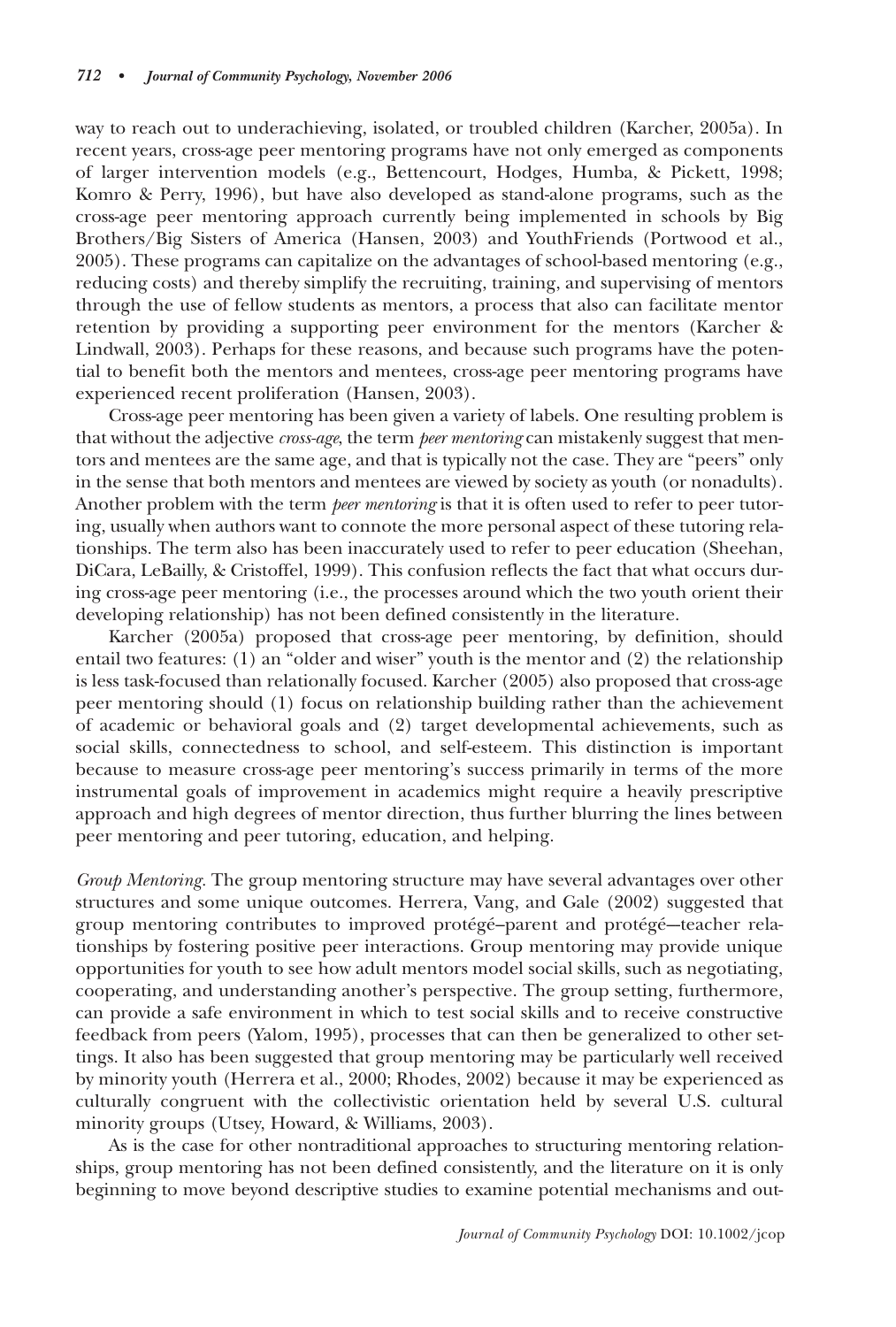comes of this approach (Herrera et al. 2002; Rhodes, 2002). Group mentoring programs are typically site based in either school or community settings; groups engage in activities, both structured and unstructured, ranging from academic to social (Herrera et al., 2000). Herrera and associates (2000) noted that although there is considerable variability, mentoring groups most commonly consist of 6–10 youth who meet together over time with one mentor or a team of mentors. Some efforts are underway to define group mentoring more precisely. For example, it was suggested in the National Mentoring Partnership's recently revised *Elements of Effective Practice* (MENTOR/National Mentoring Partnership, 2003) that the term *group mentoring* should be used only when the ratio of mentees to mentors is no larger than 4:1. Yet, given the dearth of research on variations in group mentoring, such a constraining definition may be premature and unnecessary (cf. DuBois & Karcher, 2005).

Consistent with the framework proposed in this article, a more fruitful approach could be to expand the definition to include both structure and content. For example, group mentoring may differ from other programmatic activities in which adults work in groups to teach youth about a particular topic (e.g., social skills training) on the basis of its emphasis on (1) relationship building and (2) group processes as a primary means of targeting developmental achievements among group participants (e.g., modeling and peer support for the use of prosocial skills). Naturally occurring group mentoring also may occur in such contexts as camps and after-school clubs.

*E-Mentoring.* With the development of technology, particularly the increased access to the Internet among all segments of society, e-mentoring (variously known as *e-mail mentoring*, *online mentoring*, *telementoring*, and v*irtual mentoring*) has become more common in recent years (Cravens, 2002; Miller & Griffiths, 2005). Given the well-documented shortage of adults who are both capable of serving as traditional face-to-face mentors and willing to do so, e-mentoring is likely to continue to grow in the foreseeable future. Just as the terminology used to refer to this phenomenon varies, so, too, do e-mentoring program structures. Youth and mentors can be paired one on one, or a group of youth may be matched with one mentor. Lengths of commitment vary from one-time "ask an expert" programs to longerterm (i.e., 9–12 months) commitments. Typically, short-term approaches (often referred to as *telementoring*) have a specific learning-related or career-focused purpose, whereas longterm approaches (often referred to as *e-mentoring*) tend to be less structured, with the goal of fostering friendship. Telementoring is an outgrowth of the practice of inviting guest speakers to introduce students to careers or topics not covered in the standard curriculum and to create relationships between students and mentors to facilitate completion of course assignments. Friendship-based e-mentoring developed in response to the lack of adults available for face-to-face mentoring.

*Intergenerational Mentoring.* Intergenerational mentoring, a somewhat recent phenomenon, involves processes in which youth are mentored by adults 55 years of age and older. Currently, the fastest growing segment of the U.S. population is older adults (age 65+), who are also the healthiest, most active, and best educated in our history (U.S. Census Bureau, 2000). Freedman (1999) has identified older adults as perhaps our only "increasing natural resource." Older people, he argues, have time to contribute to family and community; they have more time lived, which has given them both practical experience and wisdom, and the time they have left to live may provide an impetus to leave a legacy and to pass on to future generations what they have learned, what Erik Erikson (1950) named the life stage of "generativity." Yet, despite the proliferation of mentoring programs across the country, very few specifically target older adults as mentors (Taylor & Bressler, 2000).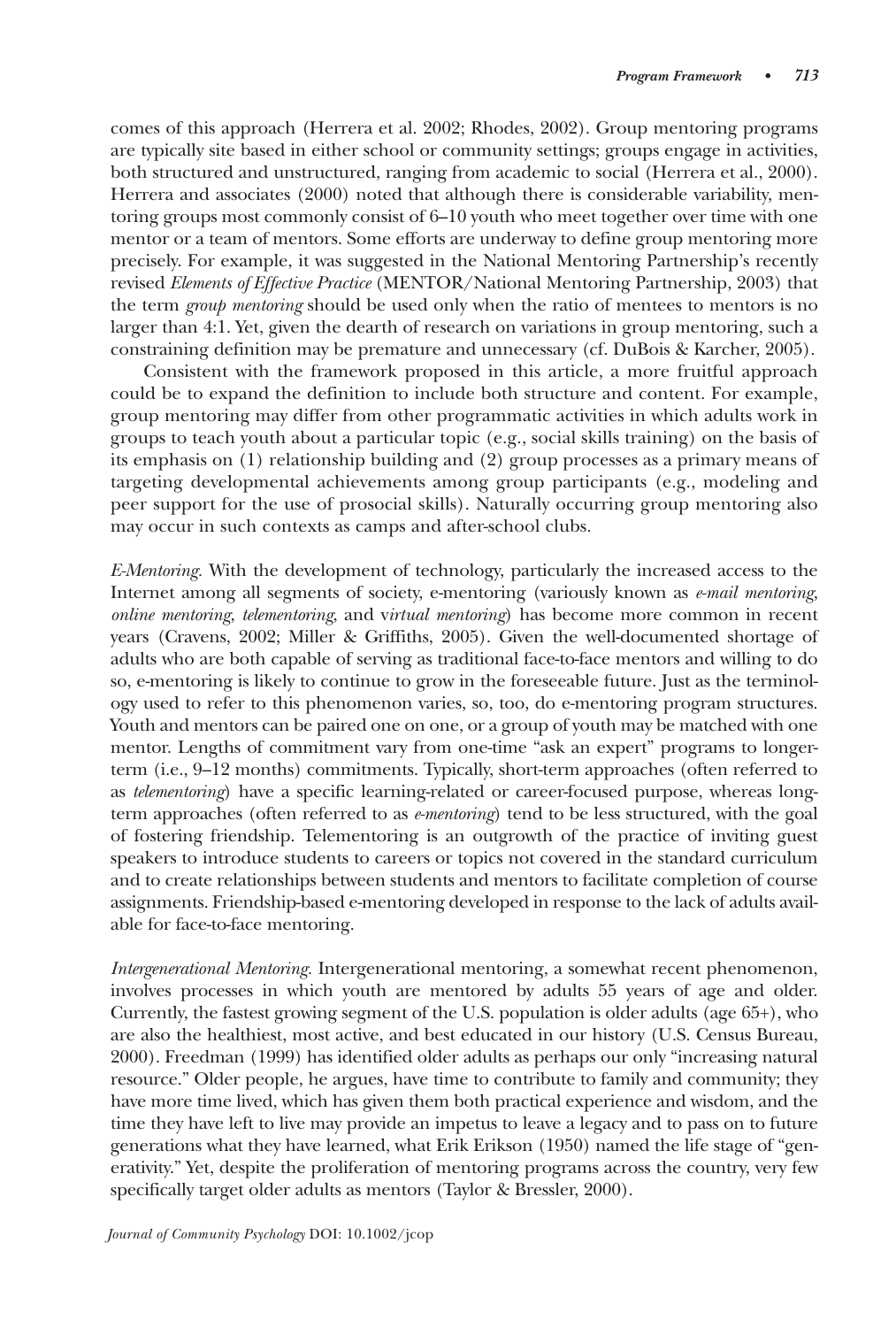#### *Program Goals*

Variation in program goals may complicate research on the effectiveness of different mentoring programs. Hamilton and Hamilton (1990) proposed an initial typology of mentoring relationship goals that has guided much of the subsequent research on types of mentoring content (Morrow & Styles, 1995). Building on this work, we recommend the use of two categories of activities for determining the nature of primary goals to be achieved through instrumental and developmental mentoring program activities.

Developmental mentoring, in which the primary focus is on facilitating the relationship between mentor and mentee as a way of promoting the youth's development, reflects the assumption that mentoring influences social, emotional, and academic development through the creation of supportive relationships. Morrow and Styles (1995) referred to this as *psychosocial mentoring*. This form of mentoring can entail mentors playing games or engaging in other forms of recreational activity with their mentees, as well as talking with them about mutual interests. In developmental relationships, the mentor's goal is to establish conditions in the relationship that can facilitate the youth's social, cognitive, and emotional development.

Instrumental mentoring differs from developmental mentoring in that the primary goal is the learning of skills or the achievement of specific goals. Hamilton and Hamilton (1990) suggest that mentors introduce challenging behaviors when they view their role as encouraging the mentee to engage in a predetermined task or to achieve a prescribed goal (e.g., increased academic skills, decreased risk-taking behavior). This instrumental approach is similar to that described by Morrow and Styles (1995) as prescriptive in that the relationships may be "adult driven." However, although Morrow and Styles found the prescriptive approach was experienced negatively by youth because of its imposition of goals and its heavy-handedness, instrumental mentoring need not be prescriptive. In fact, instrumental mentoring may be more effective and appropriate for mentoring youth in particular contexts, such as in the workplace (see Hamilton & Hamilton, 2005).

Whether a mentor's approach to mentoring is developmental or instrumental is not determined by whether the mentor or mentee leads the activity or by who suggests the goal or skill to be attained. Although developmental relationships tend to be "youth driven," very often in instrumental mentoring the mentor helps the mentee to accomplish tasks or goals *of the mentee's choosing* by providing advice, guidance, explanations, or suggestions (for a related discussion, see Larson, in this issue).

These two approaches, instrumental and developmental, reflect the means by which mentoring occurs across different structures and contexts of mentoring, and this orientation usually reveals the outcomes desired by the mentor or program. The instrumental approach targets the achievement of prescribed goals or skills as the proximal or immediate goal of mentoring. Often, these proximal goals are viewed as facilitating long-term or more distal developments in social, emotional, and academic skills (see Figure 1). In contrast, the developmental approach reflects those theories that view the development of a close, trusting relationship as the primary means by which skills development occurs. Often, proximal developmental mentoring processes are viewed as the mediator of subsequent, distal achievements of more specific goals or skills.

Program developers should be clear about which theoretical approach their program will reflect. Researchers and evaluators must examine whether or not activities reflecting these two approaches actually predict both immediate and long-term goals; current research has not sufficiently explored their impact on the outcomes of youth mentoring.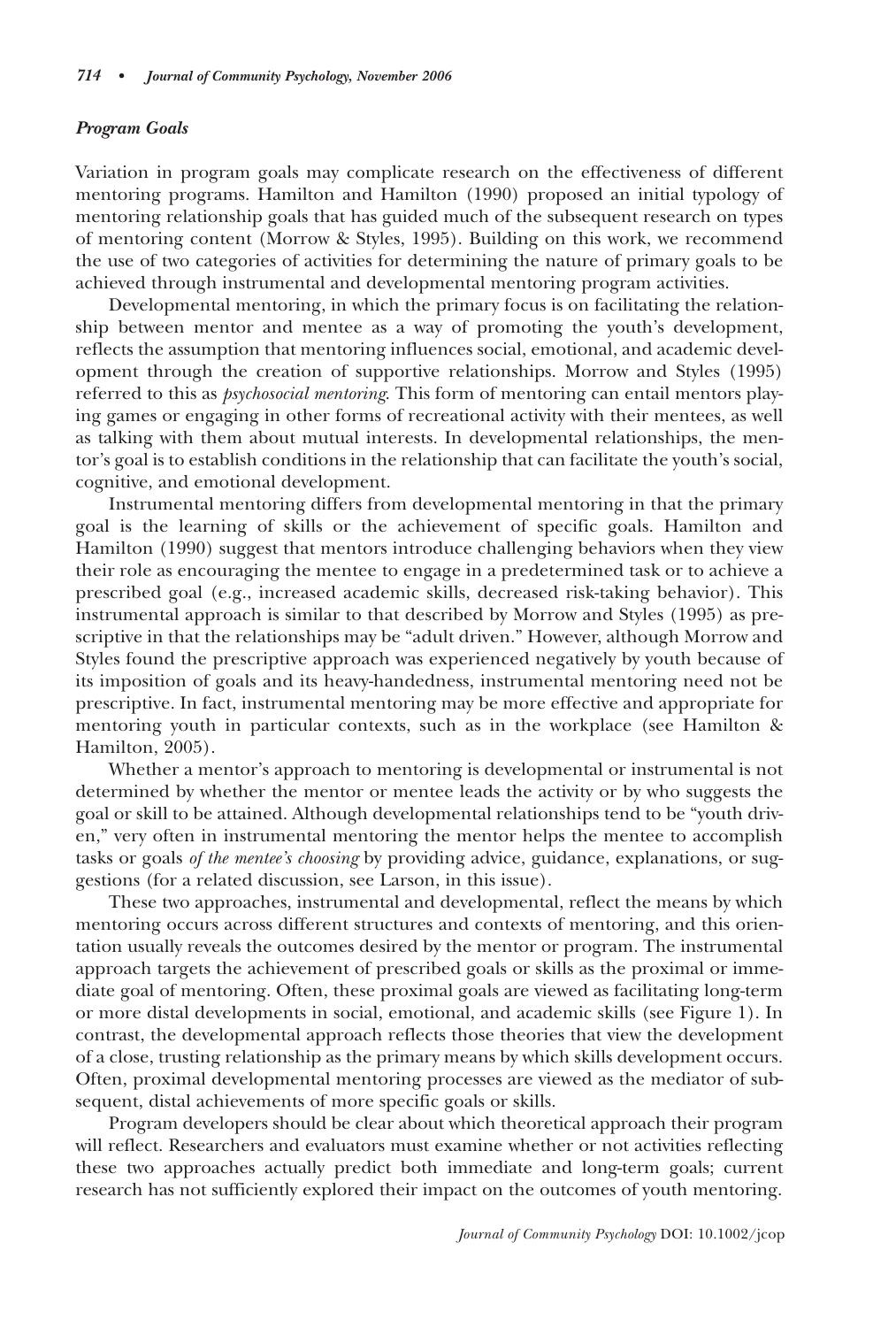

**Figure 1.** Program modeling the causal relationships between proximal and distal outcomes.

## *Common and Unique Elements of Mentoring Programs*

A further conceptual distinction among program elements, beyond the context, structure, and goals described, is between the specific and common features of programs. For example, what are the common and distinguishing features of field- and site-based mentoring programs, and how might these mediate (i.e., explain) or moderate (i.e., affect differentially) outcomes from different programs? Analogous with common factors reported in the psychotherapy literature (Frank, 1961), certain program or provider characteristics that are present, to a greater or lesser extent, across all programs may best account for effectiveness. Paralleling the role of common factors reported in the psychotherapy literature (Wampold, 2001), common mentoring program elements may (once accounted for statistically) explain many, if not all, differences in effectiveness found between program contexts or approaches. However, the common and specific structures and processes across youth mentoring programs have only recently been subjected to empirical scrutiny (DuBois, Holloway, Valentine & Cooper, 2002).

*Infrastructure* and *dosage* are critical common features that influence program outcomes. Although we have emphasized the importance of being specific about the context, structure, and content of each mentoring program, the infrastructure and dosage of programs may be equally important, if not more, in explaining differential outcomes across programs.

*Infrastructure.* Sipe and Roder (1999) described infrastructure as including program practices related to the screening, matching, training, and ongoing support of mentors. Generally, the degree of infrastructure reflects the number and nature of mentoring practices provided to support the match, particularly those that would be expected to enhance program effectiveness on the basis of available theory and research (DuBois et al., 2002). The degree or quality of program infrastructure must be considered in mentoring program development, evaluation, and research.

*Dosage: Amount, Intensity, and Duration.* A critical issue to consider when comparing the various forms of mentoring is the dosage—that is, the quantity of mentoring the youth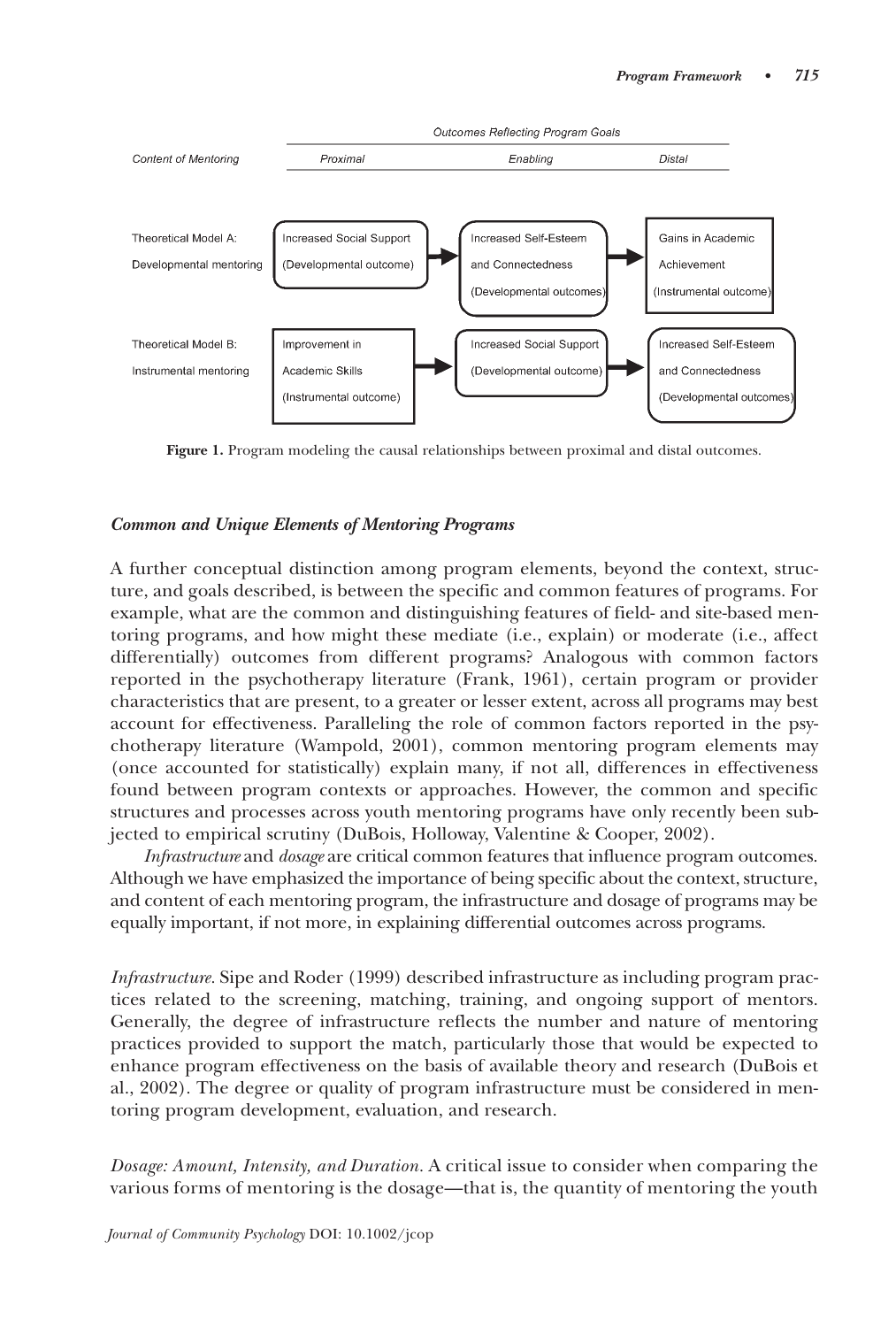receives, which reflects (1) the *amount* (what DuBois et al. [2002] called *frequency*) of mentor–mentee contact in terms of total hours of contact in a given period, (2) the *intensity* (i.e., psychological and emotional strength or depth of the mentoring interaction), and (3) the *duration* or total length of the mentoring relationship (e.g., one semester, one school year, two calendar years). These three constructs clearly may be interdependent and thus influence one another. For instance, within any type of program, a 48-hour amount of mentoring over a 2-day duration (e.g., during a weekend retreat or a 2-week summer program) likely will have a different intensity than 48 hours of mentoring that occurs across a duration of 48 sequential weeks. All of these factors—amount, intensity, and duration—likely contribute to the quality of the relationship that is formed between mentor and mentee across different types of programs (Grossman & Rhodes, 2002). For example, mentoring interactions on the Internet that take 20 minutes may not have the same intensity as a face-to-face meeting for the same amount of time. Thus, dosage may mediate between-program differences in impact because dosage is partly a function of the context, structure, and goals of mentoring programs.

In summary, the proposed framework suggests that programs should be defined first at three levels—context, structure, and content. Any comparison of programs or full assessment of the impact of one or more programmatic approaches also must account for the influence of infrastructure and dosage.

# *Program Modeling to Measure Elements of the Proposed Framework*

Program modeling (Borich & Jemelka, 1980) provides a way to describe and to designate the manner in which particular program activities achieve proximal, enabling, and distal outcomes. Program modeling concepts provide a way to address questions about moderators and mediators of program impact, as well as about the most appropriate outcomes and ways they should be researched from a theoretical perspective. *Inputs* are those elements the mentoring program uses, such as mentors, program staff, materials for games/activities, training, and mentees. *Activities* reflect the types of content described in our discussion of developmental and instrumental activities and relationship styles. *Outcomes* are the behaviors, attitudes, skills, or products that result from the activity, such as students' improved outlook or development of certain skills. These may be proximal outcomes (immediate results of activities), enabling outcomes (intermediate outcomes that moderate or mediate the relationship between proximal and distal outcomes), or distal outcomes (outcomes further removed from the immediate activities; often the desired final outcome of a program, such as increased self-esteem graduation) (see Figure 1). Proximal and enabling outcomes may serve as mediators or moderators of program effects on distal outcomes.

*Constraints* are processes or resources that facilitate or inhibit the effectiveness of program activities on desired outcomes. Incorporating known constraints into research models has revealed ways that socioeconomic status, mentor training, mentee risk level, and other variables are associated with differences in the effectiveness of program-specific activities (DuBois et al., 2002). Yet, for each mentoring context, structure, and content, the inputs and outcomes will have different constraints. Figure 2 depicts a program model for an intergenerational mentoring program that includes its unique inputs, activities, constraints, and outcomes. The model lists the seven main activities of the program, including several empirically supported mentoring practices (DuBois et al.,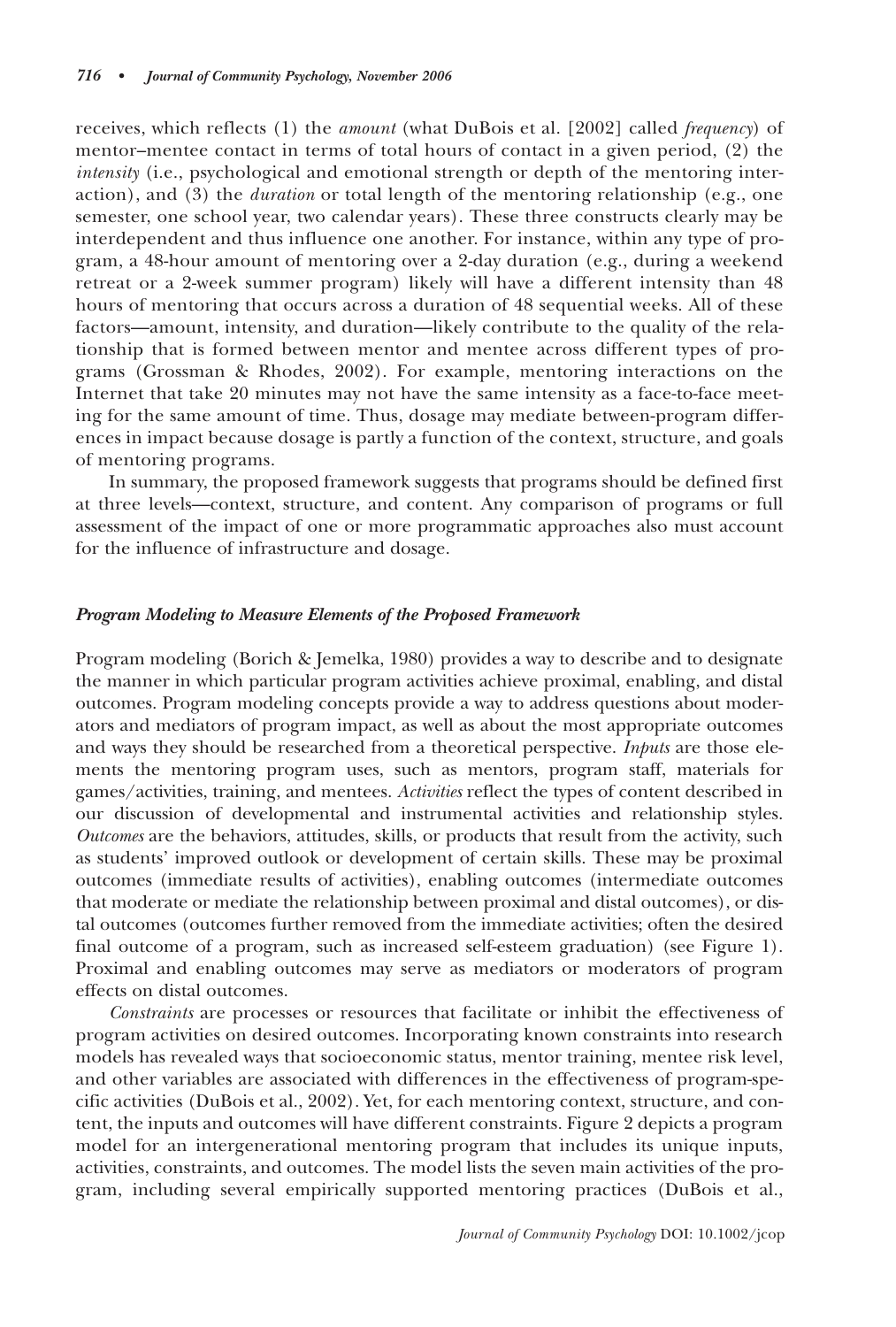In program modeling a box is used to denote the program's activity and its support infrastructure. A program reflects its inputs (which enter from the left), constraints (which press down from the top), and outcomes (which exit the box from the right), as illustrated in the figure below.





**Figure 2.** Elements of program modeling in planning process and outcome research.

2002), and three constraints on those activities. A sequence of three outcomes is specified: the first, proximal outcome; a second, hypothesized enabling outcome; and two desired distal outcomes.

## *Program Modeling to Test the Link Between Short- and Long-Term Outcomes*

When both developing and evaluating mentoring programs, an even more important first step than naming the program's context and structure may be to articulate the program's mechanism of change by specifying the proximal and distal outcomes as either instrumental or developmental.

Instrumental and developmental outcomes are not mutually exclusive, as discussed previously, but their causal order should be proposed and tested. Figure 1 illustrates that sometimes developmental and instrumental outcomes are related; often, for one to occur, the other must be present. For example, one theory may suggest that increased social support at school leads to increased self-esteem and connectedness to school, which predict gains in academic achievement (Figure 1, model A). Here, social support (facilitated by developmental mentoring activities) is the proximal outcome, increase in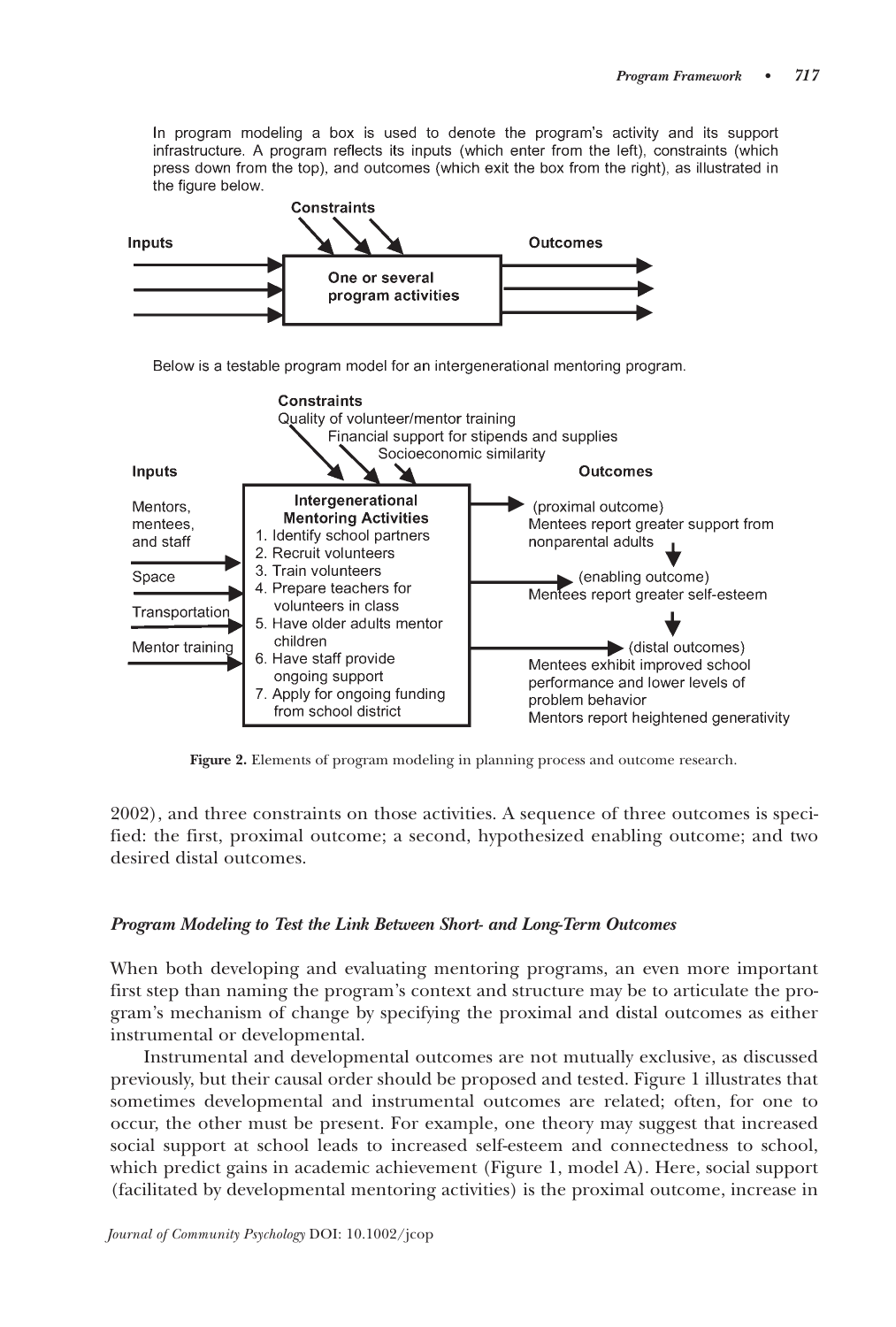self-esteem is the enabling outcome, and increased achievement is the distal outcome. In this case, attainment of a series of developmental outcomes serves to facilitate the distal instrumental outcome. Conversely, another theory may suggest that new academic skills (gained through instrumental mentoring activities) result in increased social support at school, which, in turn, contributes to gains in self-esteem and connectedness to school (Figure 1, model B).

E-mentoring provides a good example of how one type of program may take either of these two distinctly different focuses. Telementoring, described previously, can be conceptualized as an instrumental form of e-mentoring in which a curriculum-based model that incorporates mentors into students' school learning experience is used. The mentor's role is to provide guidance and advice as the student conceptualizes, researches, and completes an assigned project; once the project is completed, the relationship ends. In contrast, friendship-based e-mentoring resembles face-to-face mentoring models and can be conceptualized as developmental in its orientation and goals. Both types of e-mentoring may have similar distal outcomes, such as improved academic skills and attitudes, but the mechanism of change may be very different.

#### **RESEARCH**

At this early stage in the evolution of mentoring research, the programs that have been tested and evaluated have varied greatly in content and outcomes. Partly as a function of vague and conflicting program descriptions and goals, the diversity of outcomes studied frequently has reflected a "kitchen sink" approach to mentoring research. Unclear about whether programs should include instrumental or developmental activities, program evaluators have examined academic skills, school and interpersonal attitudes, risk-taking behaviors, and numerous other constructs as proximal outcomes, often with no theory to prioritize or sequence the outcomes.

To strengthen the youth mentoring literature, proximal outcomes examined in research should, at the very least, reflect specific program goals that relate to particular mentoring activities. They should be theoretically conceptualized as well. Programs that include structured academic activities aimed at achieving particular goals, such as improved academic performance or school attendance, should test whether those outcomes that are most proximal to (i.e., that logically follow from) program participation are achieved. Programs that have a more developmental focus should consider as proximal those outcomes that are most likely to be affected by the introduction of a significant relationship into the lives of youth.

#### *Research Supporting the Proposed Framework*

*Program Contexts.* Research on the role of context, structure, and outcomes or goals in effecting different program outcomes is sparse. Most research has been conducted on the community-based mentoring programs, such as BBBS. Very little work has been conducted on site-based programs, and often, the research that exists has been confounded by the inclusion of mentoring alongside other intervention programs. Research on site-based programs also has been complicated by varying mentoring relationship structures. For example, most often, cross-age mentoring by peers has taken place in the schools (Dennison, 2000; Karcher, Davis, & Powell, 2002; Noll, 1997), thereby blurring the unique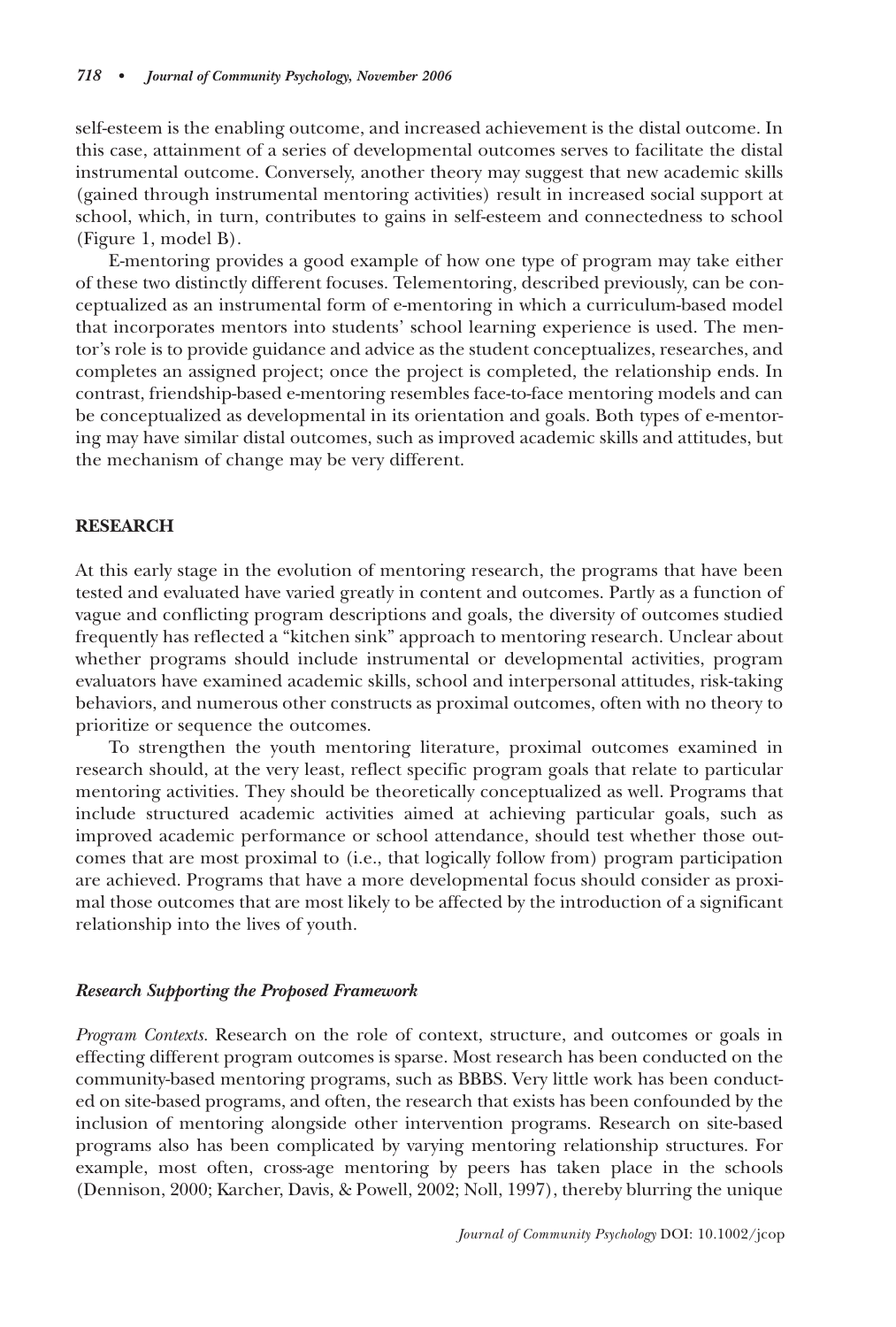contributions of context and structure. The DuBois and colleagues (2002) metaanalysis did reveal some evidence  $(Q = 4.51, p < .10)$  of the differential effectiveness of programs in different contexts (e.g., school,  $d = .07$ , vs. community,  $d = .14$ ), but program context is often confounded with between-program differences in dosage, as described earlier.

*Program Structure.* Outcome research on various mentoring structures, including crossage peer, group, and intergenerational, suggests there may be unique program-specific outcomes associated with each. Consistent with theorizing about the potential for minority youth to respond especially well to group mentoring, Kuperminc and House (2004) described a group mentoring program designed to provide immigrant and minority youth with culturally sensitive activities that would increase their engagement and sense of belonging in school, contribute to improved academic achievement, reduce emotional and conduct problems, and help them plan for the future. Participants reported significant decreases in aggressive behavior and skipping of school relative to comparison students after 1 year and tended to report greater perceived scholastic competence. The absence of a comparison group who received more traditional one-on-one mentoring, however, makes it impossible to determine whether these benefits might be uniquely attributable to the group structure of the mentoring provided in this program. Other research suggests the potential for cross-age peer mentoring to be especially likely to yield benefits in increased feelings of connectedness to school (Karcher, 2005b) and for intergenerational mentoring to promote improvements in knowledge about and attitudes toward older adults (Taylor, LoSciuto, Fox, & Hilbert, 1999), although, again, the types of comparisons needed to address these possibilities fully are lacking.

*Program Goals.* There is little evidence, at this time, to argue for the superiority of one mentoring approach over another in terms of program goals. DuBois and coworkers (2002) found nonsignificant differences in the effect sizes of instrumentally  $(d = .21)$  and developmentally  $(d = .14)$  oriented programs, although neither information about the criteria used to determine these two types nor the reliability of these assessments was reported.

*Program Content: Common Versus Specific Program Elements.* Clearly, much work remains to be done in order to understand the potential implications of unique aspects of programs related to their context, structure, and goals. Yet, as suggested previously, it could be the case that differences across programs on these types of dimensions account for less of the effect of youth mentoring than does variation in elements that are common to all programs. Research in psychotherapy has indeed found that common factors explain a larger portion of variance in psychotherapy outcomes than do the specific factors that differentiate psychotherapy approaches (Wampold, 2001). The same cannot yet be said for research on youth mentoring, as the literature is in too early a stage of development to offer a verdict in either direction. However, the two common factors highlighted in our framework (i.e., infrastructure and dosage) appear to be central to the effectiveness of youth mentoring programs. The metaanalysis conducted by DuBois and associates (2002) highlighted the apparent importance of these and other common elements across all program contexts and structures. For example, findings from evaluations of programs that have either ongoing training, structured activities, parent involvement, or clear expectations about the frequency of meetings yielded significantly larger effect sizes than did those for programs that did not have these components. The estimated effect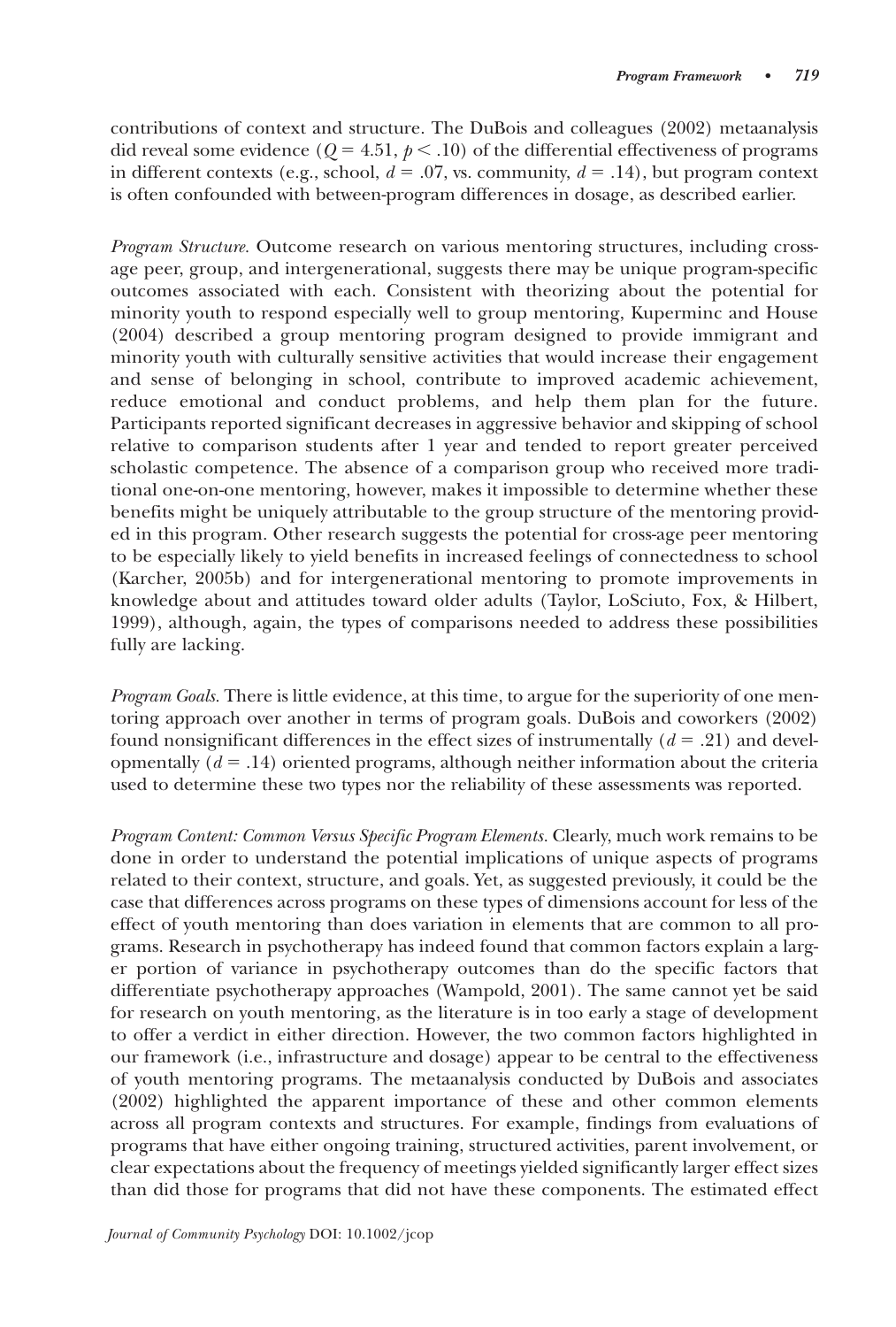of each of these infrastructure elements was much greater than the estimated effects related to program context or goals. Similar to the additive effects of common factors in psychotherapy (Wampold, 2001), this research also found that as the overall number of the preceding types of common program elements increased, so did the the estimated impact of the program (DuBois et al., 2002).

# *Mentee and Mentor Characteristics as Moderators of Program Outcomes*

Ethnicity, age, gender, and socioeconomic status (SES) of both the mentor and the mentee are among a wide range of potentially key moderators related to participant characteristics that merit exploration in research on mentoring program effectiveness. There also may be interactions among multiple moderators on program outcomes. Indeed, in minority communities, extended family and even neighbors and friends have traditionally played an important role in raising children and providing support (Hirsch, Mickus & Boerger; 2002; Sanchez & Reyes, 1999), which could be helpful in establishing the legitimacy of an older adult as a mentor. There also may be cultural variations in who is designated as an "elder." To date, however, little research has systematically explored the preceding types of participant characteristics as potential moderators of program impacts. Level of youth risk and socioeconomic similarity between mentors and mentees also are important constraints or potential moderators to be considered. DuBois and colleagues (2002) found those at environmental risk—one marker of which is SES of the youth's family—benefited more than those youth whose risk status was a function of a psychological or behavioral disorder.

## *Stand-Alone Programs or Mentoring Programs Embedded Within Larger Service Systems*

A further challenge to research on the effectiveness of mentoring programs is that increasingly mentoring is provided as one of several program services. There has been a recent proliferation of multicomponent mentoring programs. Such programs integrate mentoring in a variety of ways and are offered in a variety of settings, including schools, after-school clubs, foster care, job training, and health care settings. The effects of mentoring within these broader service programs have not been thoroughly examined. Although a growing body of quasi-experimental and experimental research supports the effectiveness of multifaceted primary prevention and youth development programs (Albee & Gullotta, 1997), this effectiveness has not yet been found for youth mentoring (DuBois et al., 2002); however, few studies have conducted analysis of specific contributions of mentoring to overall program effects (Roth, Brooks-Gunn, Murray & Foster, 1998).

Mentoring, as one component of a larger intervention, may affect outcomes differently across different programs. The differences may reflect their diversity in terms of dosage, structure, and level of infrastructure. Kuperminc and colleagues (2005) have proposed that mentoring within multicomponent programs may operate by (1) creating additive effects (e.g., contributing independently to improvements in desired outcomes), (2) affecting outcomes not readily addressed by other program components (e.g., increasing capacity for intimate relationships), or (3) enhancing mediating effects of other program activities on outcomes (e.g., providing a context for practicing decisionmaking skills taught in other program components).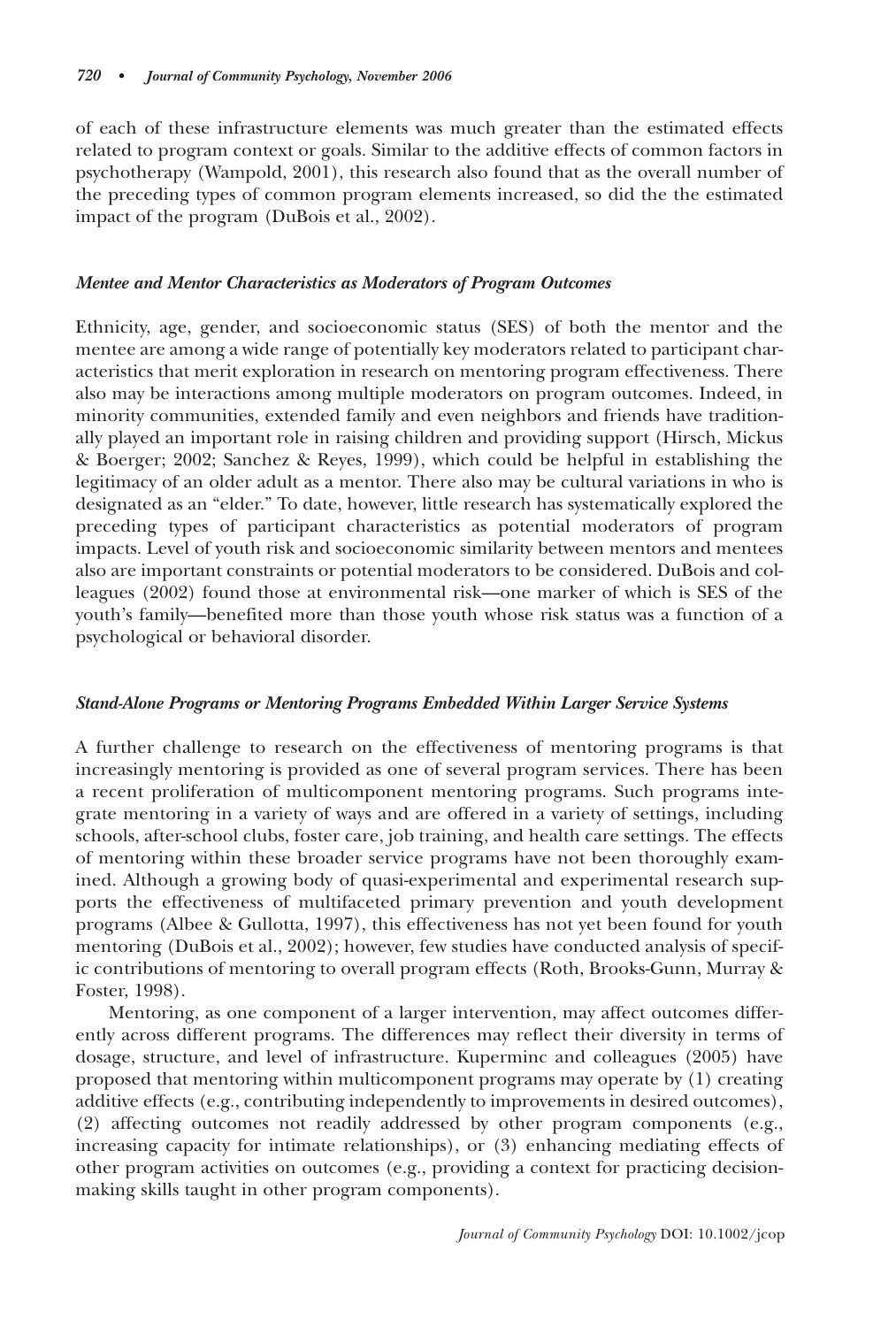In multicomponent programs, mentoring may be open to all program participants as one of several primary activities, or it may be used as a secondary prevention strategy (Cavell & Hughes, 2000; LoSciuto, Rajala, Townsend, & Taylor, 1996). Alternatively, it may be used as an intensive "booster" strategy for youth who have special needs (Dumas, Prinz, Smith, & Laughlin, 1999). In some cases, eligibility for matching with a mentor occurs after a period of participation in other program components (Emshoff et al., 2003). In other cases, mentoring may be the primary vehicle through which skills training or other program components are offered (King, Vidourek, Davis, & McClellan, 2002) or may serve as the point of entry for accessing services (Bettencourt et al., 1998).

Issues of dosage, as a function of amount, intensity, and duration, complicate research on multicomponent programs. For example, within Across Ages, an intergenerational mentoring program that includes a community service component and a life skills curriculum (LoSciuto et al., 1996; Taylor et al., 1999), mentoring coupled with community service and a life skills curriculum appeared more beneficial, at least in the short term, than a less intensive intervention. Aseltine, Dupre, and Lamlein (2000) found that most gains disappeared by the 6-month follow-up. Yet, because youth did not receive similar dosage in all program activities, it remains unclear whether a greater dosage could sustain the effects.

As in other mentoring programs, the duration of the mentoring constitutes an important factor within multicomponent programs. For example, Cool Girls, Inc., offers three core programs (mentoring, academic enrichment, and an after-school program that combines a life skills curriculum, recreation, and cultural enrichment activities) to inner-city elementary and middle school girls. One evaluation (Emshoff et al., 2003) examined changes over 1 academic year in four domains as a function of self-regulated dosage and found that differences in duration were associated with variation in outcomes for participants in the Cool Girls program. These differences are similar to those of a study of the effects of mentor attendance (one measure of mentoring dosage) in crossage peer mentoring that found evidence of greater effects of mentoring for youth whose mentors attended more often and consistently (Karcher, 2005b).

From a program modeling perspective, it is important to explore the conditions (e.g., inputs, activities, constraints, and infrastructure levels) under which mentoring does and does not contribute to intended outcomes. The finding from DuBois and coworkers' (2002) metaanalysis that multicomponent programs were not more effective than specialized mentoring programs raises questions about many organizations' and communities' capacity to maintain high standards of quality across program components. Some research suggests that running a complex mix of programmatic activities can reduce effectiveness and strain the resources of community-based agencies (Stoil & Hill, 1996).

# **CONCLUSIONS AND FUTURE DIRECTIONS**

## *Conclusions*

Future efforts to develop and evaluate different approaches to mentoring would benefit from careful attention to the context, structure, and goals of programs, as well as to the three specific programs elements of content, infrastructure, and dosage. By moving beyond program definitions made simply in terms of context and population, a more clear understanding of differences between approaches should emerge. In future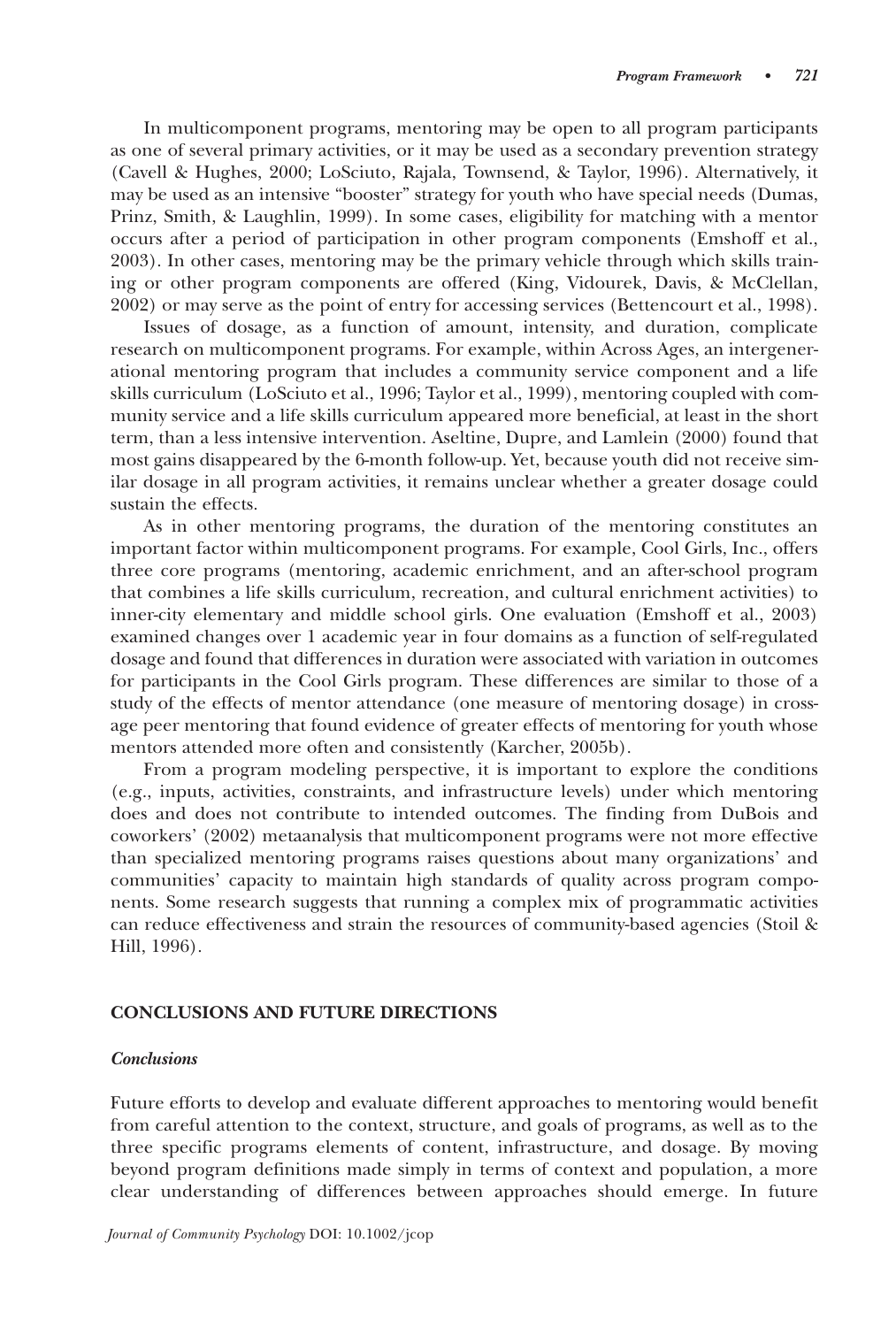research on youth mentoring programs, attention to the intended proximal, enabling, and distal outcomes of programs and to the program elements that moderate or mediate these outcomes can be expected to result in greater understanding of the impact of these different approaches. Given the recent proliferation of youth mentoring approaches, we hope the proposed framework will help to distinguish these different programs. On the basis of this framework, we have identified four questions we believe must be addressed in future research:

- 1. What outcomes are associated with specific types of programs (i.e., specific combinations of context, structure, and goals)? Are particular approaches to mentoring programs more effective in achieving particular outcomes for different kinds of mentees (or mentors)?
- 2. What constraints do the choices of context and structure place on each mentoring approach's potential for effectiveness?
- 3. How do the program activities used to achieve proximal and enabling goals, whether instrumental or developmental, reveal the key moderators and mediators of program effectiveness across structures and contexts? Can the outcomes from individual programs be modeled to test the contributions of these change mechanisms to long-term outcomes?
- 4. Is mentoring as a single (stand-alone) activity sufficient? Does it enhance a program when provided concurrently with other activities?

Researchers who investigate program effectiveness should focus their attention on several tasks related to defining programs in terms of context, structure, and outcomes, as well as specifying and testing moderating and mediating constraints on program effectiveness. Such efforts will require process studies, rigorous impact evaluations, costbenefit analyses, and analyses of the additive effects (or necessity) of program inputs.

# *Recommendations for Research*

1. *Conduct Process Studies of the Impact of Specific Best Practices.*

Research is needed to determine best practices for implementing specific programs, such as e-mentoring. We know very little about best practices for the development and implementation of specific types of programs. Identification of basic program structures, the influence of developmental versus instrumental goals, and the minimal levels of dosage and infrastructure needed to implement and to support relationships in different programs is one area in need of systematic research.

2. *Conduct Rigorous Impact Evaluations.*

Once we know how best to structure programs, the next task for the field should be to conduct rigorous studies of program impact, such as those described by DuBois and Silverthorn (2005), based on standards established by the Society for Prevention Research. For example, e-mentoring programs currently include as wide a range of outcomes as those attributed to face-toface mentoring programs. However, is it reasonable to expect the benefits of e-mentoring to mirror those observed for face-to-face mentoring? Impact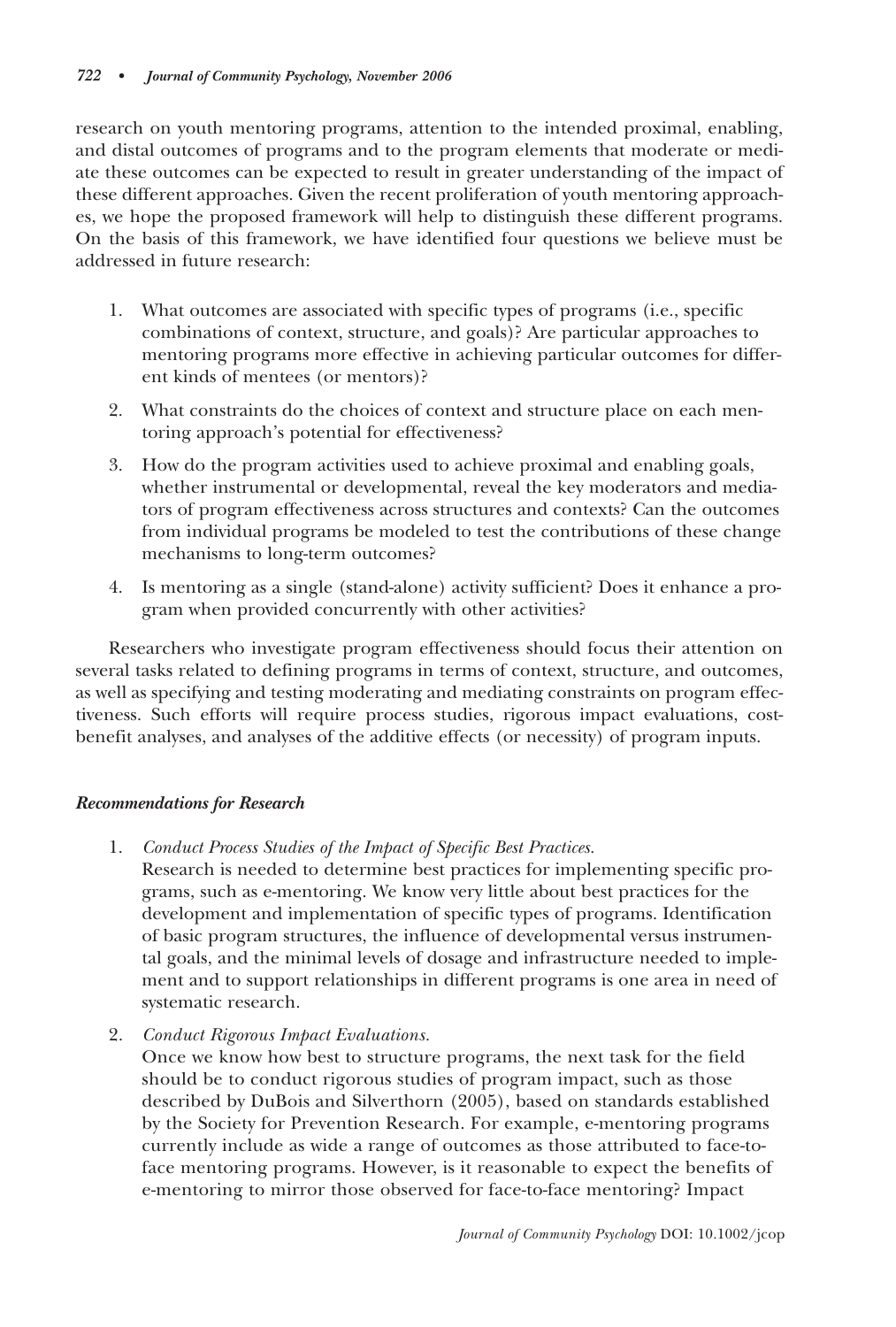evaluations would help determine whether e-mentoring programs should target a different set of proximal, enabling, and distal program outcomes than face-to-face mentoring programs.

3. *Initiate Cost-Benefit Studies.*

The field needs a better understanding of the costs and resources required to implement successful programs. E-mentoring provides a good example of the variation across types of mentoring programs in terms of the costs of necessary inputs. For example, what are the technology requirements or inputs for such programs? How much staff time is required to oversee and support the matches? Research on program costs and cost-benefits ratios for different programs should be conducted in conjunction with impact research to help determine whether program inputs and those program elements that serve as enabling outcomes merit the resources required relative to the rewards that result. Adherence to consistent approaches to cost-benefit analyses, such as those presented by Yates (2005), would further facilitate between-program comparisons.

4. *Conduct Component Analyses and Explore Population-Specific Interactions on Program Impact.*

After differentiating programs in terms of necessary inputs and the logically (and theoretically) appropriate outcomes for each type of mentoring programs, research must begin to examine systematically the variations in the use of specific program structures with different populations of mentors and mentees. Future studies should include examination of differences in outcomes (1) between multicomponent programs and those mentoring programs that stand alone and are not embedded among other services; (2) for younger and older mentors; and (3) across mentees who differ in terms of ethnicity, culture, age, and gender.

5. *Identify Program-Specific Moderators and Mediators of Program Impact.* Future studies should include (1) examination of differences in outcomes between multicomponent programs and stand-alone programs; (2) exploration the effects of specific mentor–youth activities (e.g., developmental vs. instrumental activities and outcomes) on outcomes; and (3) attention to the effect of systematic variation in dosage, duration, and structure on outcomes within specific programs (e.g., school based, intergenerational, e-mentoring).

# **REFERENCES**

- Albee, G.W., & Gullotta, T.P. (1997). Primary prevention works. Thousand Oaks, CA: Sage.
- Aseltine, R., Dupre, M., & Lamlein, P. (2000). Mentoring as a drug prevention strategy: An evaluation of Across Ages. Adolescent and Family Health, 1, 11–20.
- Bettencourt, T., Hodges, A., Humba, G.J., & Pickett, G. (1998). Bay Area Positives: A model of a youth based approach to HIV/AIDS services. Journal of Adolescent Health, 23S, 28–36.
- Borich, G., & Jemelka, R. (1980). Programs and systems: An evaluation perspective. New York: Academic Press.
- Cavell, T.A., & Hughes, J.N. (2000). Secondary prevention as context for assessing change processes in aggressive children. Journal of School Psychology, 38, 199–235.
- Cravens, J. (2002). Online mentoring: Programs and suggested practices as of February 2001. Journal of Technology in Human Services, 21, 85–109.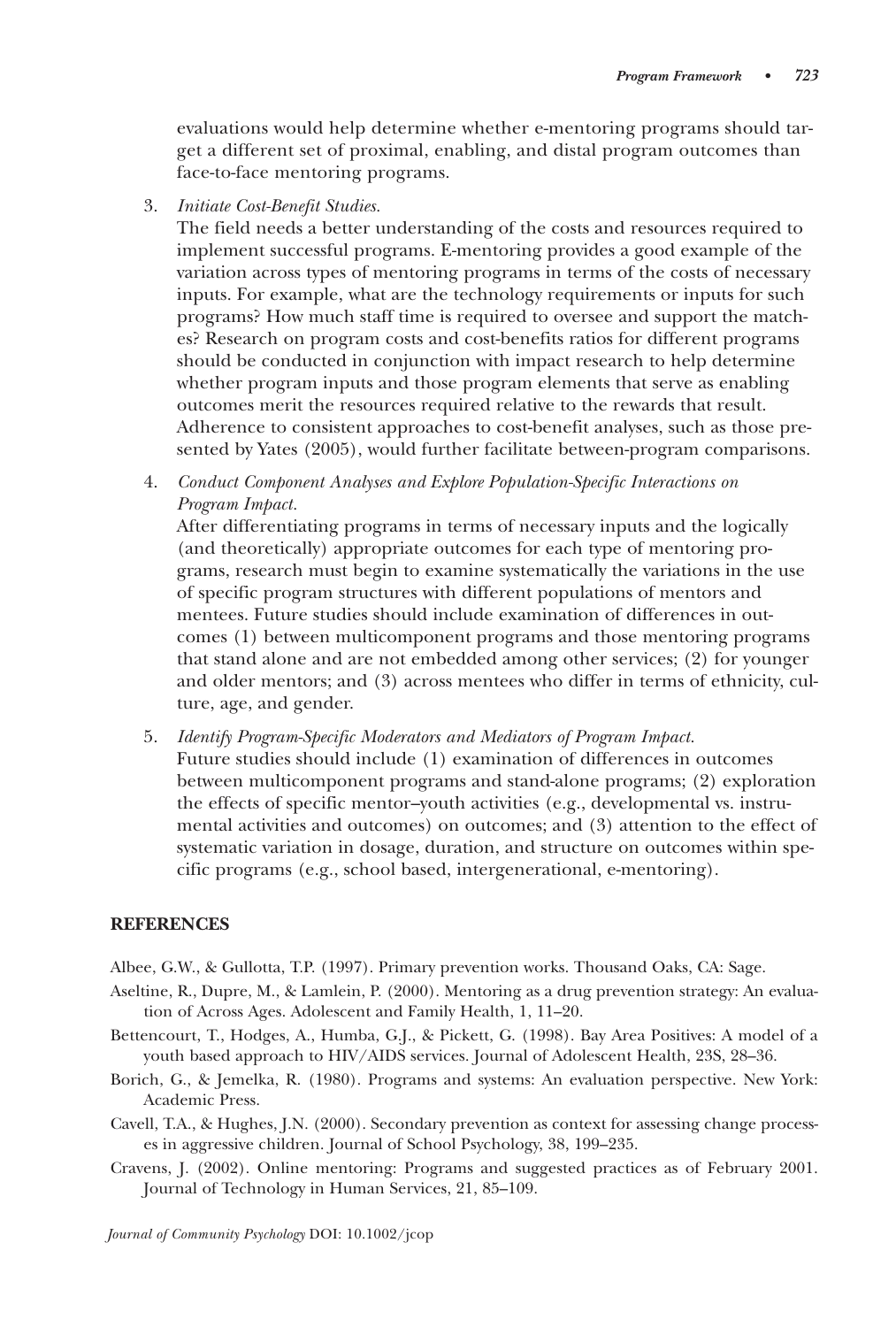- Dennison, S. (2000). A win-win peer mentoring and tutoring program: A collaborative model. Journal of Primary Prevention, 20, 161–174.
- DuBois, D.L., Holloway, B.E., Valentine, J.C., & Cooper, H. (2002). Effectiveness of mentoring programs for youth: A meta-analytic review. American Journal of Community Psychology, 30, 157–197.
- DuBois, D.L., & Karcher, M.J. (2005). Youth mentoring: Theory, research, and practice. In D.L. DuBois & M.J. Karcher (Eds.), Handbook of youth mentoring. (pp. 2–12). Thousand Oaks, CA: Sage.
- DuBois, D.L., & Silverthorn, N. (2005). Research methodology. In D.L. DuBois & M.J. Karcher (Eds.), Handbook of youth mentoring. (pp. 44–64). Thousand Oaks, CA: Sage.
- Dumas, J.E., Prinz, R.J., Smith, E.P., & Laughlin, J. (1999). The Early Alliance prevention trial: An integrated set of interventions to promote competence and reduce risk for conduct disorder, substance abuse, and school failure. Clinical Child and Family Psychology Review, 2, 37–53.
- Emshoff, J., Kuperminc, G., Foster, J., Niolon, P., Broomfield, K., Secrest, L., Dickens, T., & Adamczak, A. (2003, February). Program evaluation of Cool Girls, Inc.: Data from the 2001–02 school year. Unpublished manuscript, Georgia State University.
- Erikson, E.H. (1950). Childhood and society. New York: Norton.
- Frank, J. (1961). Persuasion and healing: A comparative study of psychotherapy. Baltimore: Johns Hopkins University Press.
- Freedman, M. (1999). Prime time: How baby boomers will revolutionize retirement and transform America. New York: Perseus Book Group.
- Grossman, J.B., & Rhodes, J.E. (2002). The test of time: Predictors and effects of duration in youth mentoring programs. American Journal of Community Psychology, 30, 199–219.
- Hamilton, M.A. & Hamilton, S.F. (2005). Work and service-learning. In D.L. DuBois & M.J. Karcher (Eds.), Handbook of youth mentoring. (pp. 348–363). Thousand Oaks, CA: Sage.
- Hamilton, S.F. & Hamilton, M.A. (1990). Linking Up project report. Unpublished manuscript, Cornell University.
- Hansen, K. (2003). Big Brothers Big/Sisters High School Bigs evaluation for school year 2002–2003. Philadelphia: Big Brothers/Big Sisters of America.
- Herrera, C.L., Sipe, W.S., & McClanahan, W.S. (2000). Mentoring school-age children: Relationship development in community-based and school-based programs. Philadelphia: Public/Private Ventures.
- Herrera, C.L., Vang, Z., & Gale, L.Y. (2002, February). Group mentoring: A study of mentoring groups in three programs. Philadelphia: Public/Private Ventures.
- Hirsch, B.J., Mickus, M., & Boerger, R. (2002). Ties to influential adults among black and white adolescents: Culture, social class and family networks. American Journal of Community Psychology, 30, 289–303.
- Karcher, M.J. (2005a). Cross-age peer mentoring. In D.L. DuBois & M.J. Karcher (Eds.), Handbook of youth mentoring. (pp. 266–285). Thousand Oaks, CA: Sage.
- Karcher, M.J. (2005b). The effects of school-based developmental mentoring and mentors' attendance on mentees' self-esteem, behavior, and connectedness. Psychology in the Schools, 42, 65–77.
- Karcher, M.J., Davis, C., & Powell, B. (2002). Developmental mentoring in the schools: Testing connectedness as a mediating variable in the promotion of academic achievement. School Community Journal, 12(2), 36–52.
- Karcher, M.J., & Lindwall, J. (2003). Social interest, connectedness, and challenging experiences: What makes high school mentors persist? Journal of Individual Psychology, 59, 293–315.
- King, K.A., Vidourek, R.A., Davis, B., & McClellan, W. (2002). Increasing self-esteem and school connectedness through a multidimensional mentoring program. Journal of School Health, 72, 294–299.